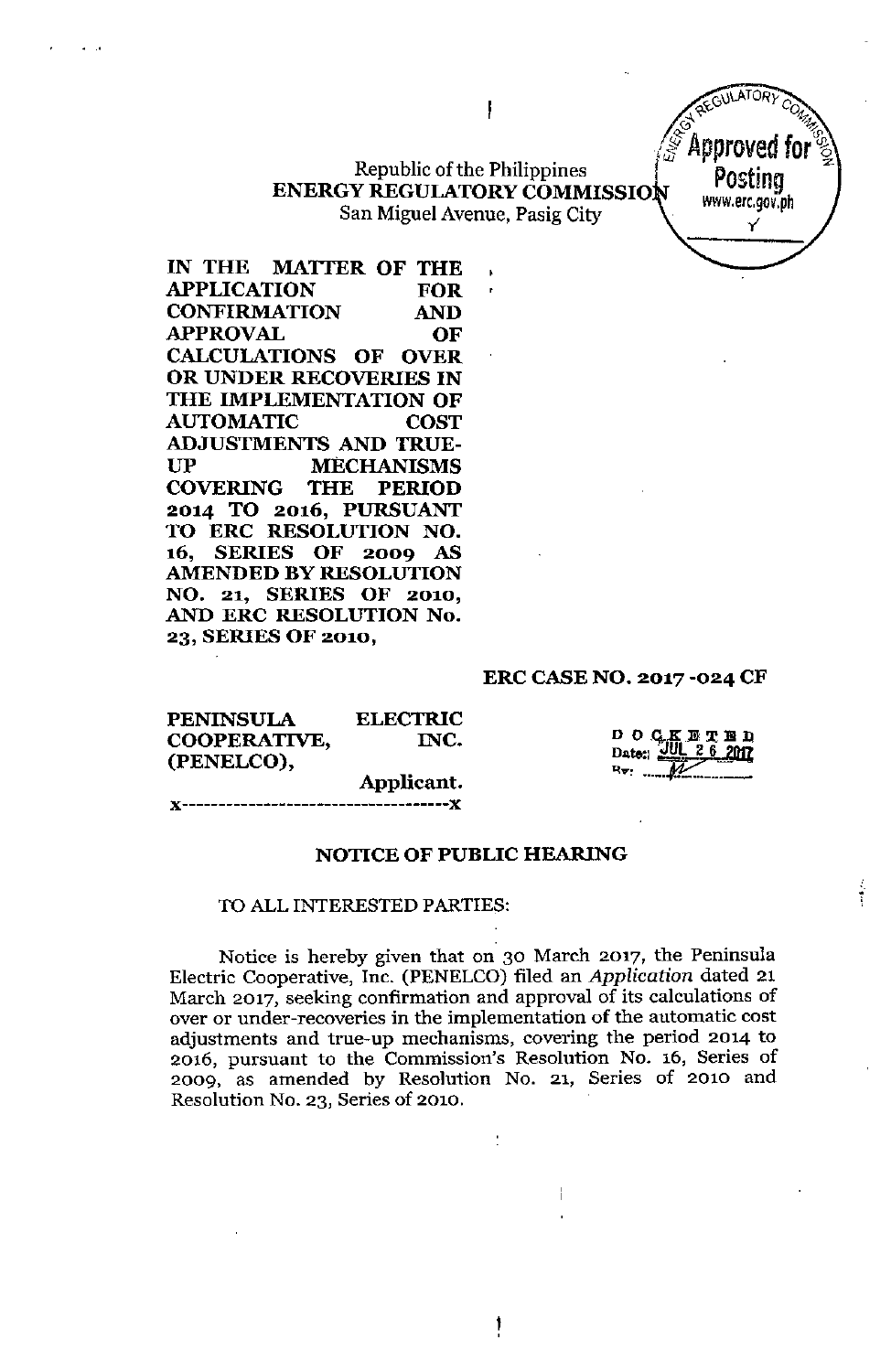# ERC CASE NO. 2017-024 CF NOTICE OF PUBLIC HEARING/ 17 July 2017 **PAGE 2 OF 6**

# PENELCO alleged the following in its *Application:*

PENELCO is a non-stock, non-profit electric cooperative duly organized and existing under and by virtue of the laws of the Republic of the Philippines, with principal office at the Roman Superhighway, Brgy. Tuyo, Balanga City;

2. It holds an exclusive franchise from the National Electrification Commission, to operate an electric light and power distribution service in the whole province of Bataan, with one (1) city, and eleven  $(11)$  municipalities, namely: Balanga City, Dinalupihan, Hermosa, Orani, SamaI, Ahucay, Pilar, Orion, Limay, Mariveles, Bagac and Morong.

### LEGAL BASES FOR THE APPLICATION

3. ERC Resolution No. 16, Series of 2009 as amended by Resolution No. 21, Series of 2010 establishes the procedure for the automatic recovery or refund of pass through costs an4 the confirmation process that would govern the automatic cost adjustment and true-up mechanisms approved by the Honorable Commission, with the objective of ensuring appropriate recovery of the pass through costs in an efficient manner and to put in place a fair and transparent process for the confirmation of the automatic cost adjustments implemented by Distribution Utilities and the true-up of other pass-through charges, involving Generation Rate, Transmission Rate, System Loss Rate, Lifeline Rate Recovery, Inter-Class Cross-Subsidy Removal, or Treatment of Prompt Payment Discount, as the case may be;

4. On the other hand, ERC Resolution 23, Series of 2010, adopts the rules implementing the discounts to qualified senior citizen end-users and subsidy from subsidizing end-users on electricity consumption;

5. Foregoing resolutions further require the distribution utilities to file their respective consolidated applications once every three (3) years. Hence, the filing of the instant application, covering the period January 2014 to December 2016.

### OVER OR UNDER RECOVERIES OF ALLOWABLE COSTS

6. Applying the formulas provided under Resolution 16, Series of 2009 as amended by Resolution 21, Series of 2010 and Resolution 23, Series of 2010, applicant made calculations of the over recoveries charged or under recoveries incurred as against its customers, in the implementation of certain automatic cost adjustments and true-up mechanisms, covering the period January 2014 to December 2016; <sup>1</sup>

7. The results of its calculations are presented hereunder, as follows: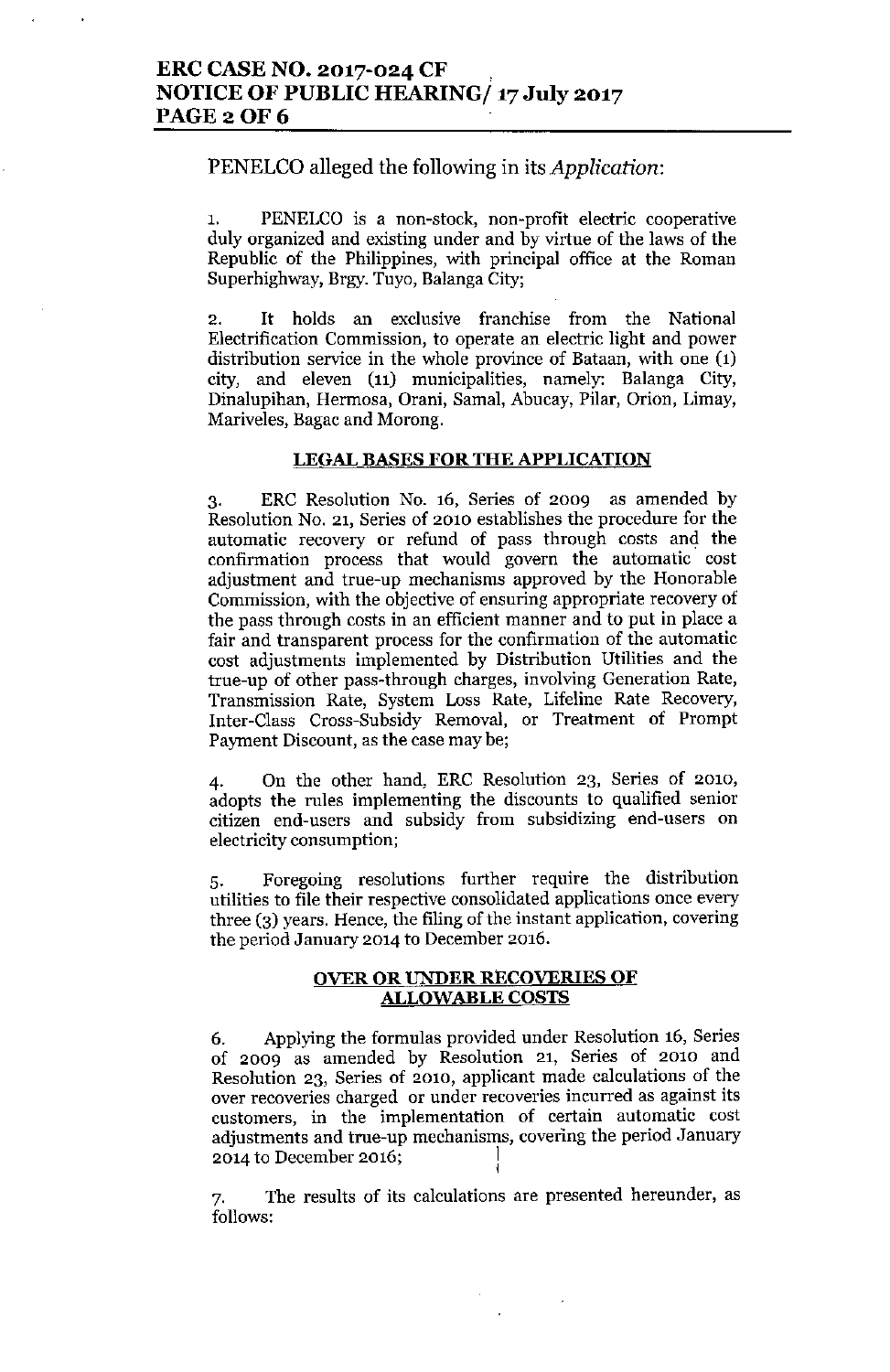# ERC CASE NO. 2017-024 CF NOTICE OF PUBLIC HEARING/ 17 July 2017 **PAGE 3 OF 6**

|                                           | <b>Allowable Cost</b><br>(PhP) | Actual<br><b>Revenue</b><br>(PhP) | (Over)/Under<br><b>Recovery</b><br>(PhP) |
|-------------------------------------------|--------------------------------|-----------------------------------|------------------------------------------|
| <b>Generation Rate</b><br>(GR)            | 5,553,267,466.72               | 5,672,638,527.45                  | (119,371,060.72)                         |
| <b>Transmission Rate</b><br>(TR)          | 1,375,032,187.13               | 1,402,654,270.76                  | (27,622,083.63)                          |
| <b>System Loss Rate</b><br>(SLR)          | 536,148,311.73                 | 540,427,216.51                    | (4,278,904.77)                           |
|                                           | <b>Discount</b><br>(PhP)       | Subsidy<br>(PhP)                  |                                          |
| Lifeline Rate (LR)                        | 58,427,074.28                  | 53,930,937.14                     | 4,496,137.14                             |
| Senior Citizen<br>Discount and<br>Subsidy | 57,924,34                      | 26,316.88                         | 31,607.46                                |
| Net Results                               |                                |                                   | (146,744,304.53)                         |

 $\overline{4}$ 

## SUPPORTING DATA AND DOCUMENTS

8. In support of the foregoing, applicant is submitting the following data and documents covering the period January 2014 to December 2016, attached hereto and made integral parts hereof as follows:

|                     | <b>ANNEX</b>    |                                                   |  |
|---------------------|-----------------|---------------------------------------------------|--|
| <b>FOLDER</b>       | <b>MARKINGS</b> | <b>NATURE OF DOCUMENT</b>                         |  |
|                     |                 | recoveries<br>over/under<br>$\sigma f$<br>Summary |  |
| Folder <sub>1</sub> | Annex           | computation for the entire period (Per charges    |  |
|                     | A               | and yearly basis)                                 |  |
|                     | Annex           | Proposed scheme of refund/collect using the       |  |
|                     | B               | latest kWh sales                                  |  |
| Folder <sub>2</sub> |                 | SUPPLIER AND TRANSMISSION DATA                    |  |
|                     | Annex           | Fully accomplished Supplier and                   |  |
|                     | C               | Transmission Data Sheet for the year              |  |
|                     |                 |                                                   |  |
|                     | Annex           | Power Bills from Suppliers (Power bill, proof of  |  |
|                     | D               | payment, Adjusted bill/Debit or Credit Memo)      |  |
| Folder 3            |                 | STATISTICAL DATA                                  |  |
|                     | Annex           | Fully accomplished Statistical Data Sheet for     |  |
|                     | E               | the year                                          |  |
|                     | Annex           | Summary of Pilferage Cost Recoveries/             |  |
|                     | F               | Manifestation if no PCR                           |  |
|                     | Annex           | Report of implemented Other Adjustments           |  |
|                     | G               |                                                   |  |
|                     | Annex           | MFSR - Sections A, B and E                        |  |
|                     | Н               |                                                   |  |
| Folder 4            |                 | <b>ACTUAL IMPLEMENTED RATES DATA</b>              |  |
|                     | Annex           | Fully accomplished Actual implemented Rates       |  |
|                     |                 | Data Sheet for the year                           |  |
|                     | Annex           | Fully accomplished Lifeline Discount Sheet for    |  |
|                     | J               | the year                                          |  |
|                     | Annex           | Fully accomplished Senior Citizen Discount        |  |
|                     | K               | Sheet for the year                                |  |

 $\bar{z}$ 

 $\ddot{\bullet}$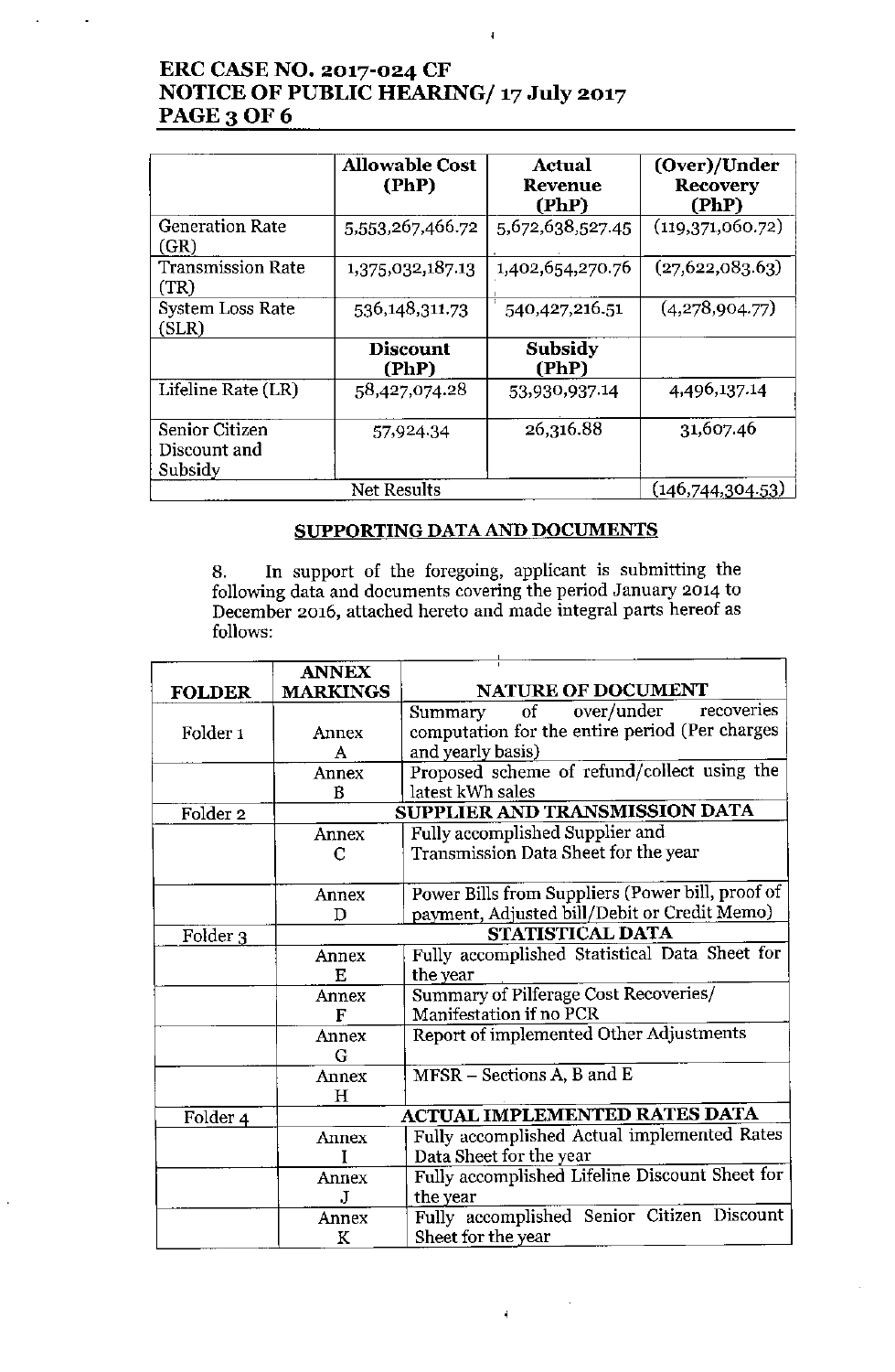# ERC CASE NO. 2017-024 CF I NOTICE OF PUBLIC HEARING/ 17 July 2017 **PAGE 4 OF 6**

|                     | Annex      | Consumer Bills per customer class<br>(Non-Lifeliner)                                                                     |  |
|---------------------|------------|--------------------------------------------------------------------------------------------------------------------------|--|
|                     | Annex<br>м | Consumer Bills per lifeline bracket (Lifeliner)                                                                          |  |
|                     | Annex      | Senior Citizen consumer bills                                                                                            |  |
| Folder <sub>5</sub> |            | <b>OTHER DOCUMENTS</b>                                                                                                   |  |
|                     | Annex      | Submitted URR for the year                                                                                               |  |
|                     | Annex      | Computation on how the computed<br>pass-<br>through charges were derived (if not<br>implementing the URR-computed rates) |  |

9, Additionally, applicant is submitting herewith in support of the instant application, the required electronic copies of the Application together with the foregoing data and documents, I

10. Further, in compliance with the pre-filing requirements of the Honorable Commission, applicant is likewise submitting the following documents, to form integral parts hereof, to wit:

| <b>ANNEX</b><br><b>MARKINGS</b> | <b>NATURE OF DOCUMENT</b>                                                                                                                |
|---------------------------------|------------------------------------------------------------------------------------------------------------------------------------------|
| Annexes Q<br>and series         | Proof of furnishing copies of the Application to the<br>Sangguniang Panlungsod of Balanga City and Sangguniang<br>Panlalawigan of Bataan |
| Annexes R<br>and series         | Proof of publication of the Application in a newspaper in<br>circulation in PENELCO's franchise area or where it<br>principally operates |

11. Considering the foregoing, it is respectfully prayed that applicant's calculations of over or under recoveries in the implementation of subject automatic cost adjustments and true-up mechanisms be confirmed and approved, and the cooperative be allowed to refund the over recoveries or collect the under recoveries, as the case maybe, to or from its customers.

#### PRAYER

**WHEREFORE,** premises considered, it is respectfully prayed of this Honorable Commission, that after due notice and hearing, PENELCO's calculations of over or under recoveries in the implementation of subject automatic cost adjustments and true-up mechanisms covering the period January 2014 to December 2016, made pursuant to ERC Resolution 16, Series of 2009 as amended by Resolution 21, Series of 2010 and ERC Resolution 23, Series of 2011, be confirmed and approved, and the cooperative be allowed to refund the over recoveries or collect the under recoveries, as the case maybe, to or from its customers, summarized as follows, to wit:  $\begin{bmatrix} \downarrow \\ \downarrow \end{bmatrix}$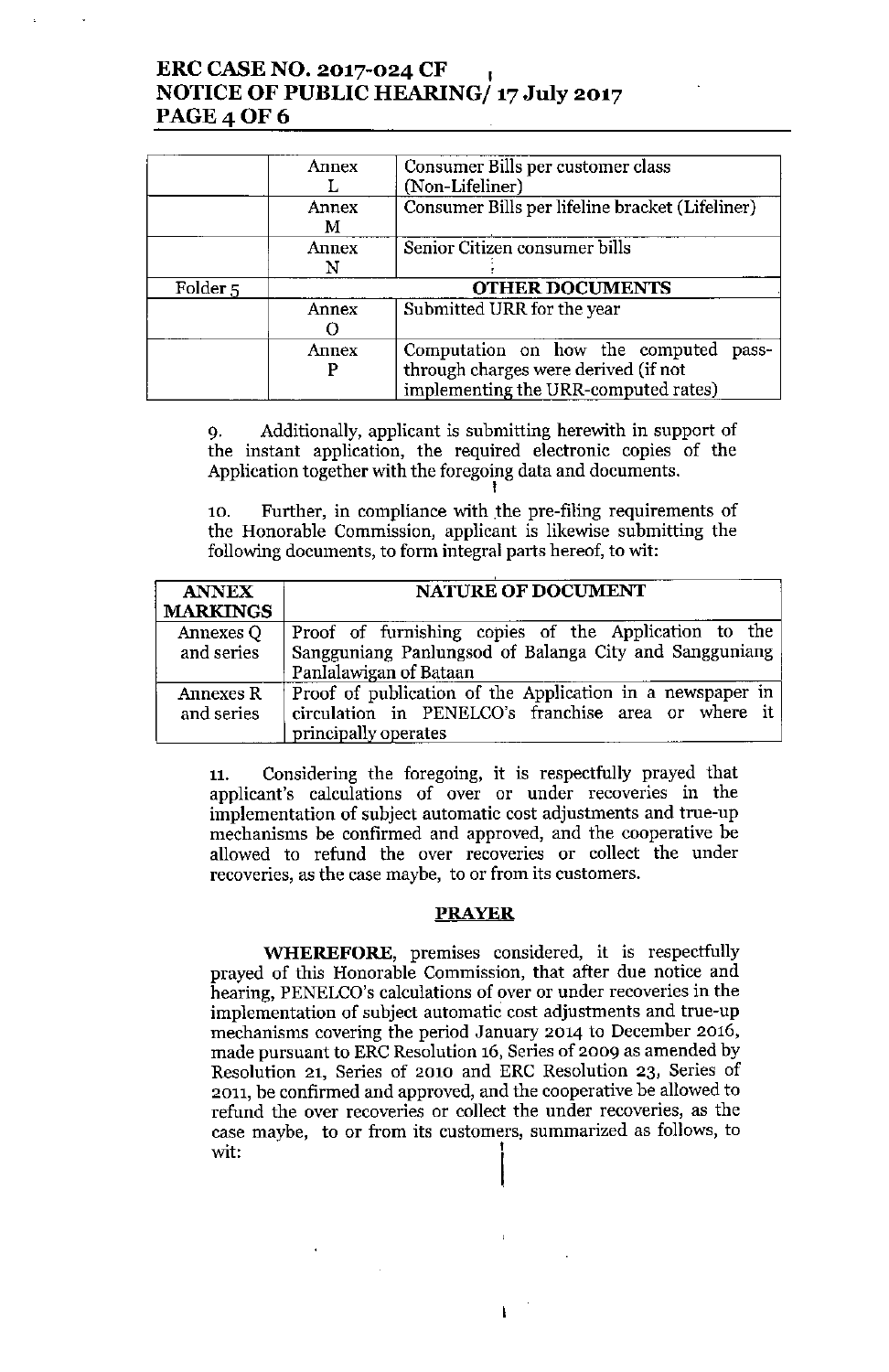# ERC CASE NO. 2017-024 CF NOTICE OF PUBLIC HEARING/ 17 July 2017 PAGE 5 OF 6

|                                              | Allowable<br>Cost (PhP)  | Actual<br>Revenue<br>(PhP) | (Over)/Under<br><b>Recovery (PhP)</b> |
|----------------------------------------------|--------------------------|----------------------------|---------------------------------------|
| Generation<br>Rate<br>(GR)                   | 5,553,267,466.72         | 5,672,638,527.45           | (119,371,060.72)                      |
| Transmission<br>Rate (TR)                    | 1,375,032,187.13         | 1,402,654,270.76           | (27,622,083.63)                       |
| System Loss<br>Rate (SLR)                    | 536,148,311.73           | 540, 427, 216. 51          | (4,278,904.77)                        |
|                                              | <b>Discount</b><br>(PhP) | Subsidy<br>(PhP)           |                                       |
| Lifeline<br>Rate<br>(LR)                     | 58,427,074.28            | 53,930,937.14              | 4,496,137.14                          |
| Senior<br>Citizen<br>Discount and<br>Subsidy | 57,924.34                | 26,316.88                  | 31,607.46                             |
| <b>Net Results</b>                           |                          |                            | (146, 744, 304.53)                    |

Other reliefs, just and equitable in the premises are likewise prayed for.

The Commission has set the *Application* for determination of compliance with the jurisdictional requirements, expository presentation, Pre-trial Conference, and presentation of evidence on 10 August 2017 (Thursday) at two o'clock in the afternoon (2:00 P.M.), at the ERC Hearing Room, 15<sup>th</sup> Floor, Pacific Center Building, San Miguel Avenue, Pasig City.

All persons who have an interest in the subject matter of the instant case may become a party by filing with the Commission a verified Petition to Intervene at least five (5) days prior to the initial hearing and subject to the requirements under Rule 9 of the 2006 Rules of Practice and Procedure, indicating therein the docket number and title of the case and stating the following:

- 1) The petitioner's name and address;
- 2) The nature of petitioner's interest in the subject matter of the proceeding and the way and manner in which such interest is affected by the issues involved in the proceeding; and

Ł

3) A statement of the relief desired.